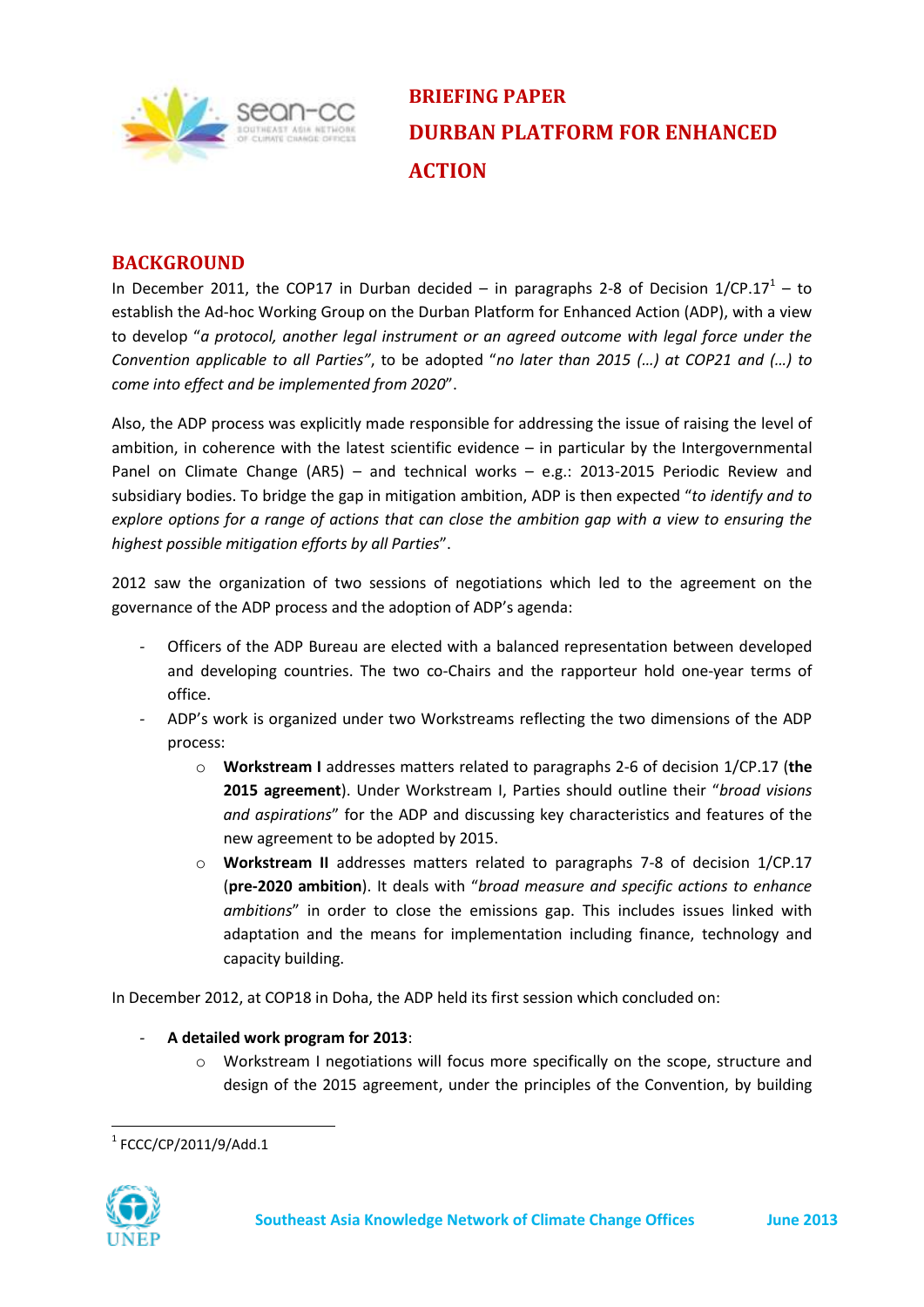on the experiences and lessons learned from other processes under the Convention and from other multilateral processes; also the Doha-launched *Work programme for recognizing non-UNFCCC initiatives* is expected to help increasing the ambition by providing incentives to the implementation of non-UNFCCC initiatives and mobilizing the participation of a wide range of stakeholders.

- o Workstream II discussions will be organized around mitigation and adaptation benefits, including resilience to the impacts of climate change; Barriers and ways to overcome them, and incentives for action; Finance, technology and capacity-building to support implementation.
- *-* **A roadmap to 2015**: a first draft of the negotiation text is to be made ready by late 2014, a more advanced version by mid-2015. To ensure regular high-level political engagement and catalyse actions and initiatives, the UN Secretary-General Ban Ki-Moon also announced a World Leaders Convention in 2014.

Also, the first session of ADP was the occasion for Parties to start outlining their visions, discussing key features of the new agreement and identifying issues for further discussion in both workstreams<sup>2</sup>.

# **STATUS OF NEGOTIATION**

The ADP working group gathered for its second session (2.1) in Bonn, Germany, from 29 April to 3 May 2013. As proposed by the two co-chairs, the work was again organized into the two workstreams implemented in 2012, and took the form of various workshops and round-tables to facilitate the exchange of ideas and discussions.

Under Workstream I (2015 agreement), workshops and round table included:

- *-* Workshop on scope, structure and design of the 2015 agreement
- *-* Six round-tables addressing the questions set out by the Co-Chairs in their pre-session informal note: mitigation needs, adaptation, means of implementation, and transparency of action and support.

Under Workstream II (pre-2020 ambition), workshops and round-tables covered:

- *-* Workshop on low-emission development opportunities
- *-* Workshop on opportunities for mitigation and adaptation related to land use
- *-* Two round-table discussions on 1) how the ADP can catalyze action and 2) how it can build a practical and results-orientated approach to increase pre-2020 ambition.

# **KEY ISSUES ON ADP**

**.** 

The mandates given to the ADP include two key components: the development of a new instrument and the raising of levels of mitigation ambition.

<sup>&</sup>lt;sup>2</sup> See Doha's report for more information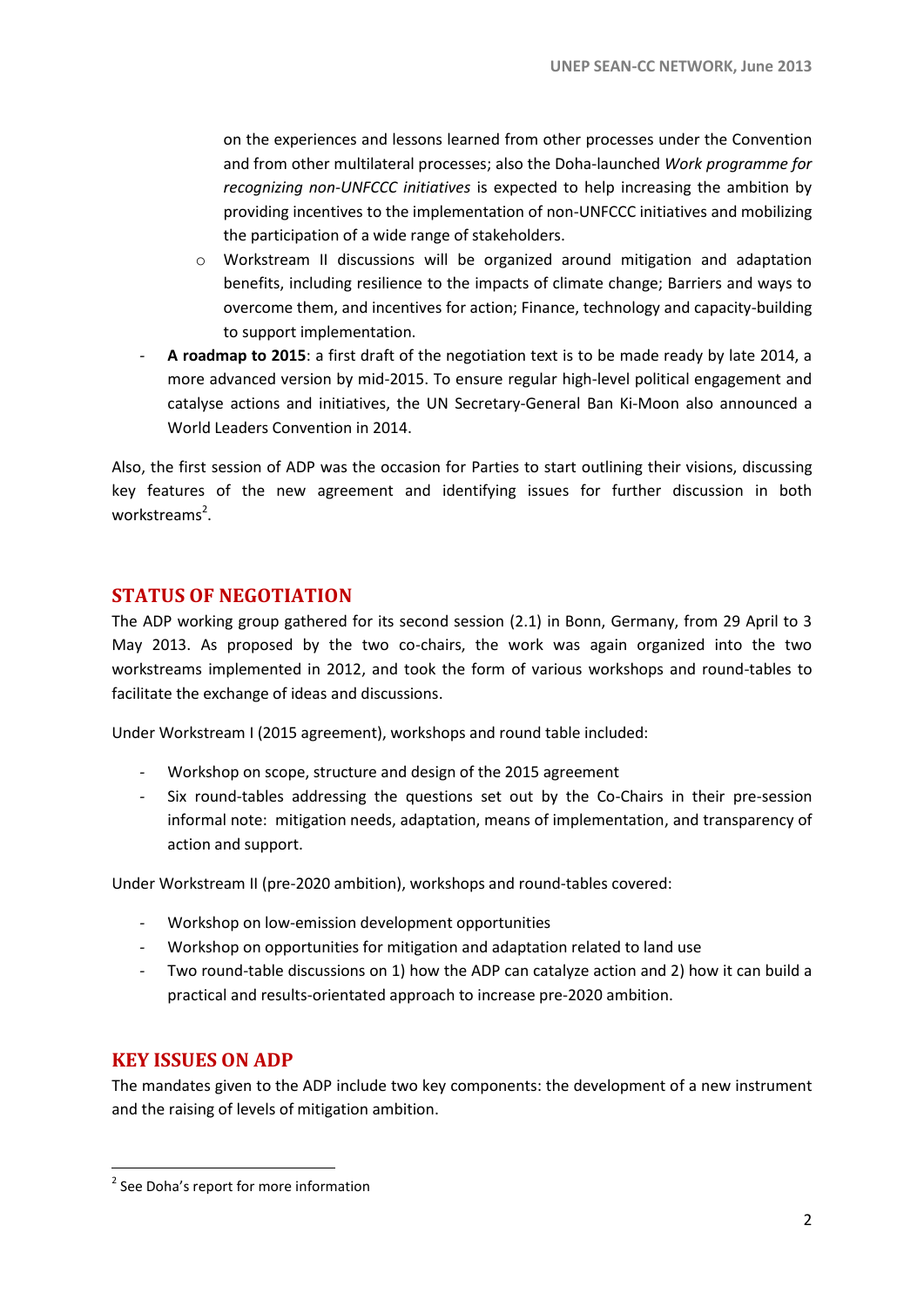### *Workstream I ("2015 agreement")*

Workstream I is expected to provide answers as to how the new agreement will:

- *-* Apply the principles of the Convention and define the modalities of the "Apply to all" ADP principle, including the issues of differentiated commitments, national circumstances and their evolution.
- *-* Give incentives for full and ambitious participation and guarantee effective implementation and compliance arrangements.

The work of ADP-Workstream I is more broadly to strengthen the multilateral, rules-based regime under the Convention and to be coordinated with relevant work undertaken by other institutions and processes under the Convention.

#### **Vision on principles underlying the future commitments**

As in the first session of ADP, Parties have expressed different views about the interpretation of the ADP mandate and the link between the Convention and the future agreement. A number of Parties, including the G77, China and the African Group, stressed the fact that the next climate agreement should be built on the existing Convention and that the Convention should not be re-interpreted or re-written. Thus the application of the Convention's principles for the 2015 agreement was concluded by the co-chairs as a common ground.

Nevertheless the "applicable to all" feature of the new climate regime to be negotiated under the ADP mandate has continued to raise different interpretations, with the key underlying issue of equity. It was concluded that all Parties would be expected to contribute, while considering at the same time their national circumstances. Some Parties like Chile indicated that the CBDRRC principles should be dynamic and take into account current and future economic contexts, while others wanted to maintain strictly the Annex I/non-Annex I differentiation. The Bolivarian Alliance for the Peoples of Our America<sup>3</sup> (ALBA), opposed this dynamic vision and stated that the differentiation between countries should be kept as it is in the Convention.

Finally, many Parties reckoned the importance of basing the 2015 agreement on the latest available scientific results. Also, some countries, particularly AOSIS and Like-minded Developing Countries<sup>4</sup>, reiterated that the necessary level of ambition must address not only emission reductions, but also adaptation and the support of finance, technology and capacity building. Specifically, the roundtable on adaptation concluded on the need to:

*-* Include adaptation in the 2015 agreement,

**.** 

- *-* Ensure a balance between mitigation and adaptation,
- *-* Use existing institutions, as supported by AOSIS, Australia, Norway, Japan, AILAC, the EU, Singapore and Mexico,

<sup>&</sup>lt;sup>3</sup> The Group includes [Antigua and Barbuda,](http://en.wikipedia.org/wiki/Antigua_and_Barbuda) [Bolivia,](http://en.wikipedia.org/wiki/Bolivia) [Cuba,](http://en.wikipedia.org/wiki/Cuba) [Dominica,](http://en.wikipedia.org/wiki/Dominica) [Ecuador,](http://en.wikipedia.org/wiki/Ecuador) [Nicaragua,](http://en.wikipedia.org/wiki/Nicaragua) Saint Vincent and the [Grenadines](http://en.wikipedia.org/wiki/Saint_Vincent_and_the_Grenadines) an[d Venezuela.](http://en.wikipedia.org/wiki/Venezuela)

<sup>4</sup> The Group includes Bolivia, China, Cuba, Dominica, Ecuador, Egypt, El Salvador, India, Iran, Iraq, Malaysia, Mali, Nicaragua, Pakistan, Philippines, Saudi Arabia, Sri Lanka, Sudan, Thailand and Venezuela.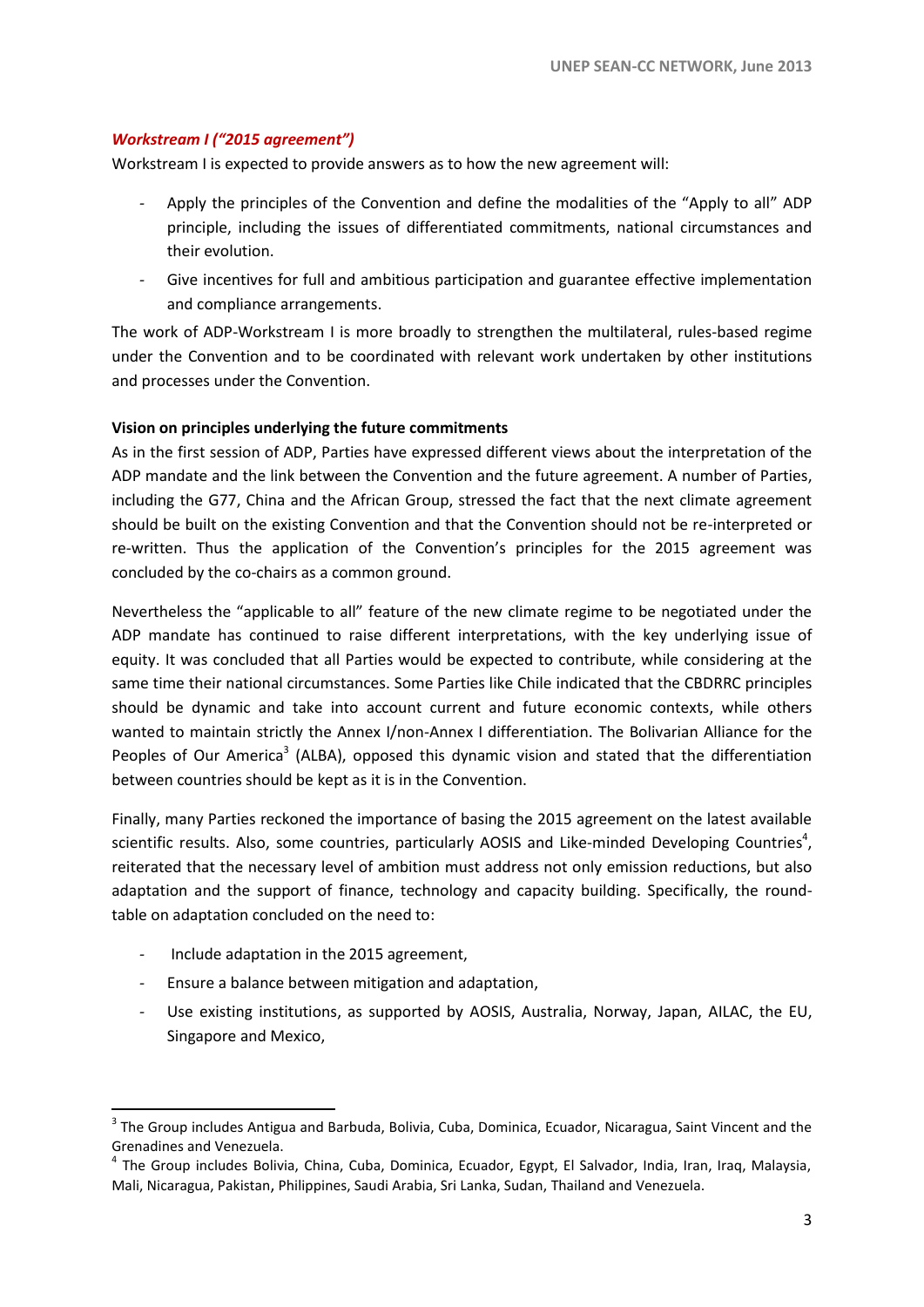- *-* Develop means of implementation, including the fulfillment of finance pledges from developed countries, and
- *-* Mainstream adaptation at the national level, as called by China and Switzerland in particular.

#### **Forms of commitments**

It was reminded that the ADP must be sufficiently attractive and balanced to encourage broad participation. Different views on the forms of commitments were expressed, which included (from the least to the most supported option):

- *- Top-down commitments for all* raised the question of how they would be calculated e.g. if differentiation should be considered and if yes, as many developing Parties saw it, how it could be implemented - and how they would integrate the issue of equity, as efforts need to be perceived as "fair" by Parties, as Singapore recalled it.
- *- Bottom-up commitments for some countries* (e.g. developing countries), *paired with topdown commitment by others* (e.g. developed countries). This position was supported by South Africa and Ethiopia. As proposed by New Zealand, such a diversity of commitments could nevertheless be included in the same legal framework.
- *- Bottom-up commitments for all*, which raises the issue of ensuring the ambition needed globally. The United States proposed to include an *ex-ante* scrutiny by other Parties after the publication of a national pledge; but it is still unclear how comments by the international community would then be taken into account, if ever. Another proposal was that developing countries should be able to commit to relative targets while developed countries would have to engage to absolute reductions in their emissions levels. To make sure the overall ambition of nationally-determined targets is sufficient, some Parties such as the European Union proposed to implement an international coordination mechanism.

Discussions around the definition of equity in commitments showed disparities. Historical responsibilities and national capabilities for adaptation and mitigation were broadly quoted as fundamental, as well as access by developing countries to financial support and technology transfer.

Parties also raised the need for transparency of commitments, many of them such as LDCs calling for periodic reviews and implementation of a comprehensive MRV system for both emissions and financial pledges. Some also called for building on the existing MRV requirements and for providing an easy-to-understand and easy-to-implement system. The need for capacity building was also stressed by developing countries.

If some Parties reiterated their call for legally-binding commitments, the issue of the form of the legal framework was not discussed as such, nor the compliance procedure that should be put in place to ensure Parties fulfill their commitments.

### **Means of implementation**

Proposals for means to implement the commitments agreed under the 2015 agreements vary among Parties. Developing countries reminded the importance for developed countries to deliver their commitments on finance, and also on technology and capacity building. They also insisted on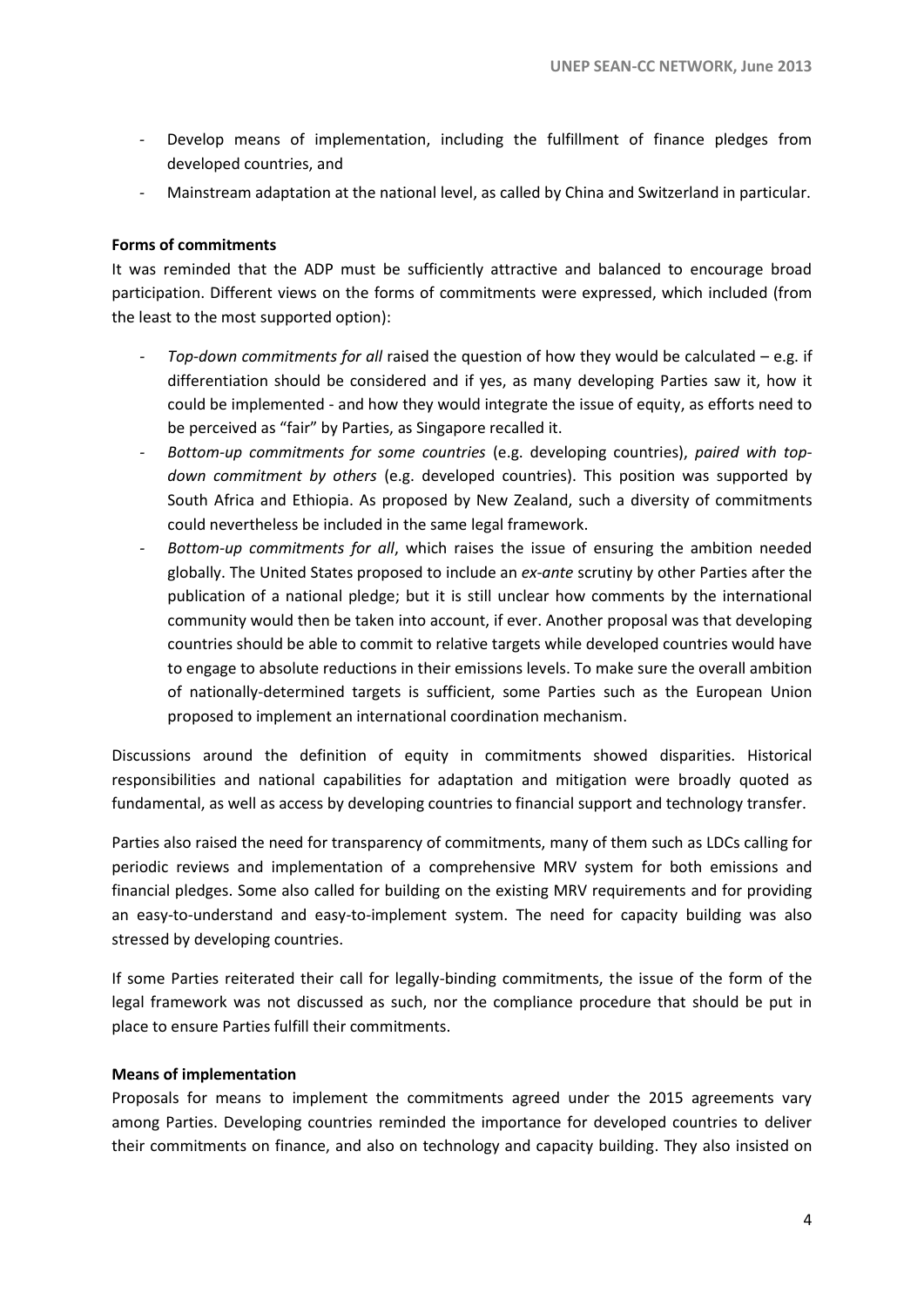the need for transparency of actions, some of them highlighting the crucial role the GCF could play in that regard.

The role of market mechanisms was also put forward by some Parties, as well as the creation of policy frameworks at the national levels and the issue of tackling subsidies. Meanwhile, other Parties stressed the need to take stock of current means of implementation to draw lessons from their results.

### *Workstream II ("pre-2020 ambition")*

Discussions under Workstream II seek to "focus on pre-2020 implementation of the Convention". For that purpose, a number of issues are covered:

- *-* Means to catalyze actions and initiatives with the largest mitigation potential, and to showcase ongoing initiatives and share best practices.
- *-* Incentives for mitigation actions and their effective implementation as well as defining their role in increasing ambition.

#### **Catalyzing action**

1

Workstream II first priority is to discuss how actions can be enhanced both nationally and internationally to bridge the ambition gap between now and 2020.

Many developing countries stressed the leadership role that developed countries are expected to play, including by accelerating the implementation of the GCF to provide funding to developing countries mitigation policies. International cooperation was underlined by Norway, Marshall Islands and Singapore as key to succeed, including through information sharing, the organization of political and technical dialogues and better interaction with other international initiatives.

Many suggestions made during ADP-1 were recalled, including the ratification of the Kyoto Protocol amendment, the removal of conditionalities of current pledges, the encouragement of market and non-market-based measures. Developing countries which have not done so are also encouraged to submit NAMAs.

Some Parties declared a high interest in undertaking sectoral discussions, especially on renewable energy and energy efficiency policies. Many of them also indicated action would be necessary regarding international bunkers (aviation and maritime sectors), the agriculture and forestry sector, including REDD+ initiatives, HFCs and fossil fuel subsidies<sup>5</sup>. Nevertheless some Parties like Saudi Arabia, the Philippines and South Africa opposed to single out sectors and called for an economywide framework of actions

To conclude, a number of fields of action were identified by the co-Chair and noted for further discussion at the June session: renewable energy and energy efficiency, land-use opportunities, climate financing and promotion of climate-friendly investment, role of international cooperative initiatives in enhancing national action, and enhancement of access to means of implementation.

<sup>&</sup>lt;sup>5</sup> Eliminating fossil fuel subsidies raise the question of response measures from fossil-fuels-producing countries.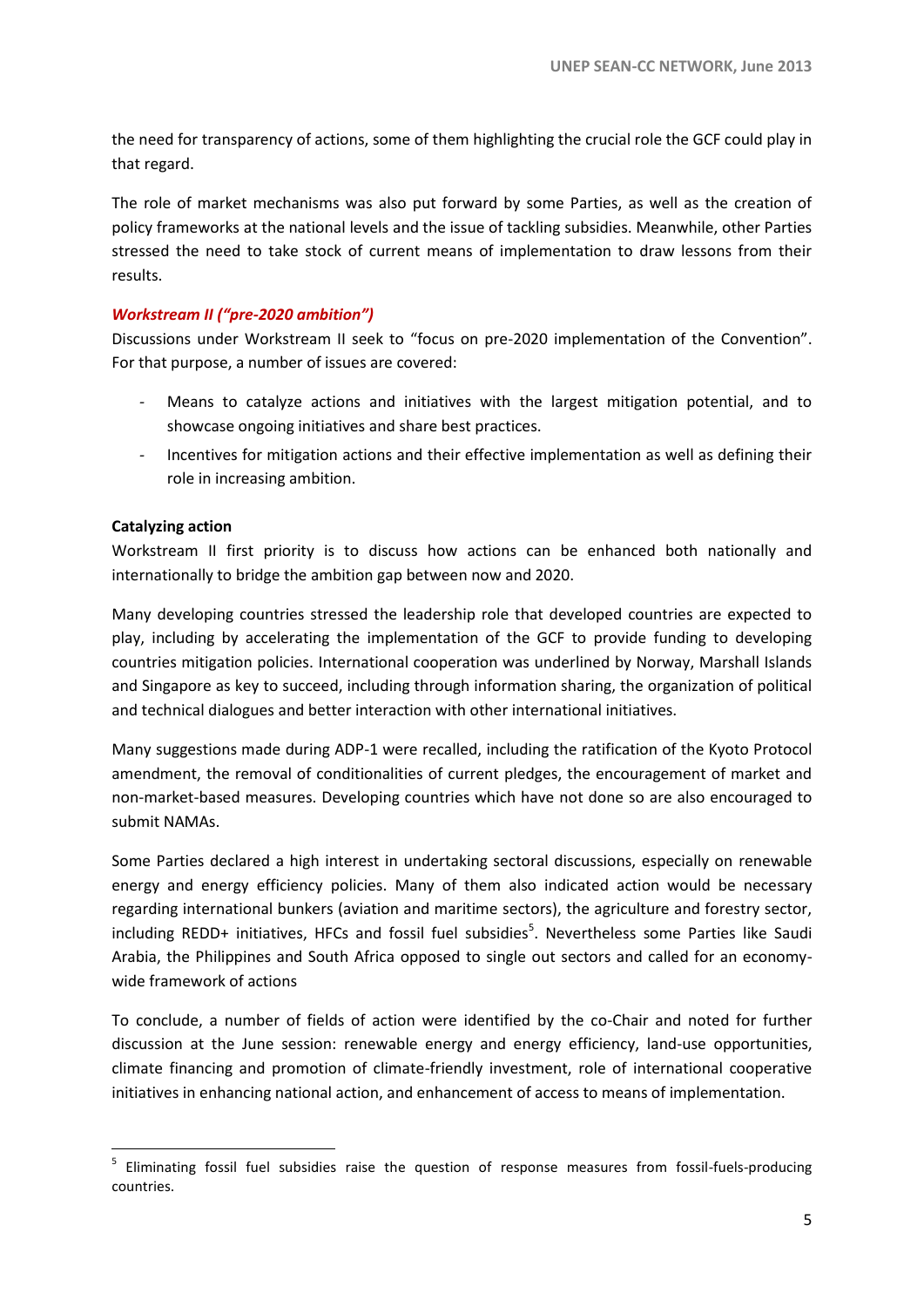#### **Implementing the adequate tools**

Some Parties underscored the needs to provide incentives to increase the ambition, including incentives for low-emission investments by the private sector as no structural change has been acknowledged on the field. Policies and measures to be implemented could focus on exploring the cost-effective mitigation actions and increasing the ambition in some areas that among these are REDD+, agriculture, renewable energies, energy efficiency, phasing out of fossil fuel subsidies and HFCs.

### **IMPLICATIONS FOR DEVELOPING COUNTRIES**

The text on a new instrument under the ADP process has some significant implications for the developing countries: i) for the first time developing countries might be legally bound by the new climate instrument and ii) whilst the outcome would be agreed under the Convention, the CBDR principle which gives the distinction between developed and developing countries might be subject to re-interpretation.

The ADP process in 2013 is expected to remain very open to discussions and operational suggestions. As Christiana Figueres put it in her introduction to the session, stakeholders are invited to provide "water" on the "sponge" of the negotiation. Proposals are expected to be concrete to make the 2015 deadline. The constructive dialogue experienced in Bonn during ADP-2 is a good sign negotiations are heading in the right direction and that it is the good time in particular for developing countries to increase their commitment and share their ideas and preoccupations.

Further, as the Durban Platform also addresses enhanced mitigation action, NAMAs by developing countries are highly relevant in this context. Please refer to our briefing paper on NAMAs for further discussion.

Another important implication is that after the closure of both AWG-LCA and AWG-KP negotiations tracks in Doha, the ADP process has become de facto the platform to discuss a number of outstanding issues of climate negotiations including those which were felt by some parties as not adequately addressed before like adaptation, finance, comparative efforts, etc.

### **NEXT STEPS**

The resuming of ADP 2 in June will see the continuation of the discussions under both Workstreams.

Workstream I will focus on:

- *-* A variety of enhanced actions and types of commitments; how to combine top-down and bottom-up elements in an effective way;
- *-* How to strengthen the multilateral rules-based regime to ensure ambition.

Other topics will also be on the agenda: enhanced action and support for adaptation; how mitigation efforts can have an impact on adaptation needs; and how the 2015 agreement can add value to existing institutional arrangements.